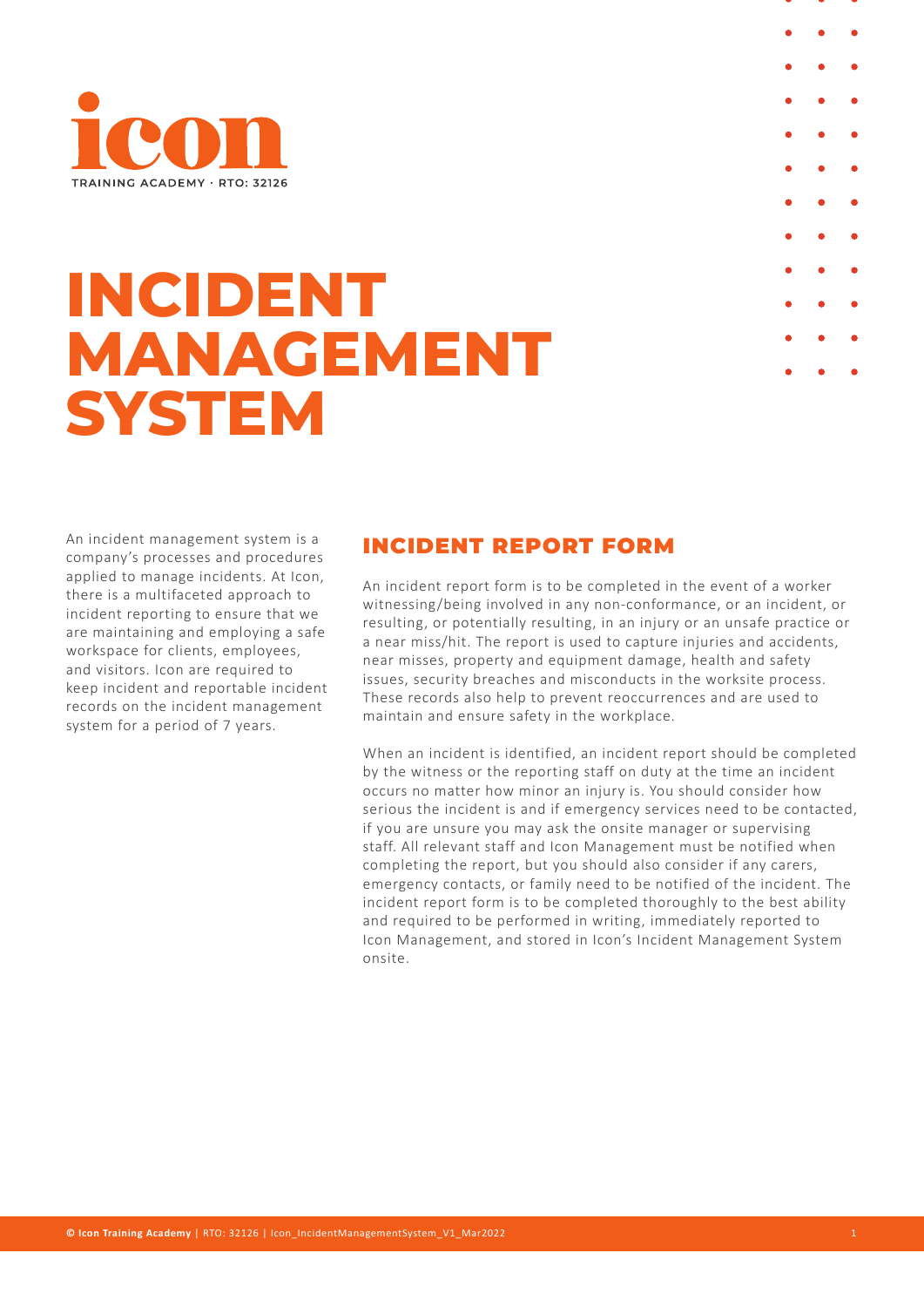### INCIDENT INVESTIGATION FORM

As a part of Icon's Incident Management System, an incident investigation report form must also be completed to determine the cause of incidents and ensure that adequate action has been taken to prevent similar incidents in the future, fulfill any legal requirements, to determine the cost of an incident, to determine compliance with applicable regulations (e.g., occupational health and safety, criminal, etc.), determine if there is ongoing risk, to process workers' compensation claims, and to ensure that NDIS reporting requirements have been reported and actioned accordingly. This form should be completed following an incident being reported and does not replace the Incident Report itself. The objective of an incident investigation is to ensure all the relevant facts are obtained to help decide upon the appropriate corrective actions required. An incident investigation is not intended to apportion blame for the incident.

#### INCIDENT MANAGEMENT & REPORTABLE INCIDENTS FOR NDIS PROVIDERS

Under the National Disability Insurance Scheme (Incident Management and Reportable Incidents) Rules 2018, all NDIS providers must have an incident management system that is capable of recording and managing incidents that support people with disability.

As per the NDIS Quality and Safeguards Commission, incidents that must be recorded and managed are:

- Acts, omissions, events or circumstances that occur in connection with providing NDIS supports or services to a person with disability and have, or could have, caused harm to the person with disability.
- Acts by a person with disability that occur in connection with providing NDIS supports or services to the person with disability and which have caused serious harm, or a risk of serious harm, to another person.
- Reportable incidents that are alleged to have occurred in connection with providing NDIS supports or services to a person with disability.

## PROVIDING SUPPORT TO NDIS PARTICIPANTS

To ensure the health, wellbeing, and safety of all NDIS participants, assistance must be provided to the participant. These supports can include but are not limited to; providing the participant with comforting surroundings, contacting a support person or emergency contact, listening to their concerns, providing food and beverage as requested, and assisting with transport coordination.

NDIS participants should be involved in the incident reporting process and resolution as much as possible and are encouraged to involve their support workers/carers as required for any assistance. All communication with NDIS participants regarding the incident reporting must remain open throughout the incident reporting and recording process. During the Incident Investigation, feedback should be requested from any impacted participants to ensure the determined resolution is appropriate to all parties involved.

#### REPORTABLE INCIDENTS WITHIN THE NDIS

Icon Management is responsible for notifying the NDIS Commission of any reportable incident that occurs in relation to the NDIS services delivered. As per the NDIS Quality and Safeguards Commission, incidents that are reportable include:

- The death of a person with disability.
- Serious injury of a person with disability.
- Abuse or neglect of a person with disability.
- Unlawful sexual or physical contact with, or assault of, a person with disability.
- Sexual misconduct, committed against, or in the presence of, a person with disability, including grooming of the person with disability for sexual activity.
- Use of a restrictive practice in relation to a person with disability where the use is not in accordance with an authorisation (however described) of a state or territory in relation to the person, or if it is used according to that authorisation but not in accordance with a behaviour support plan for the person with disability.